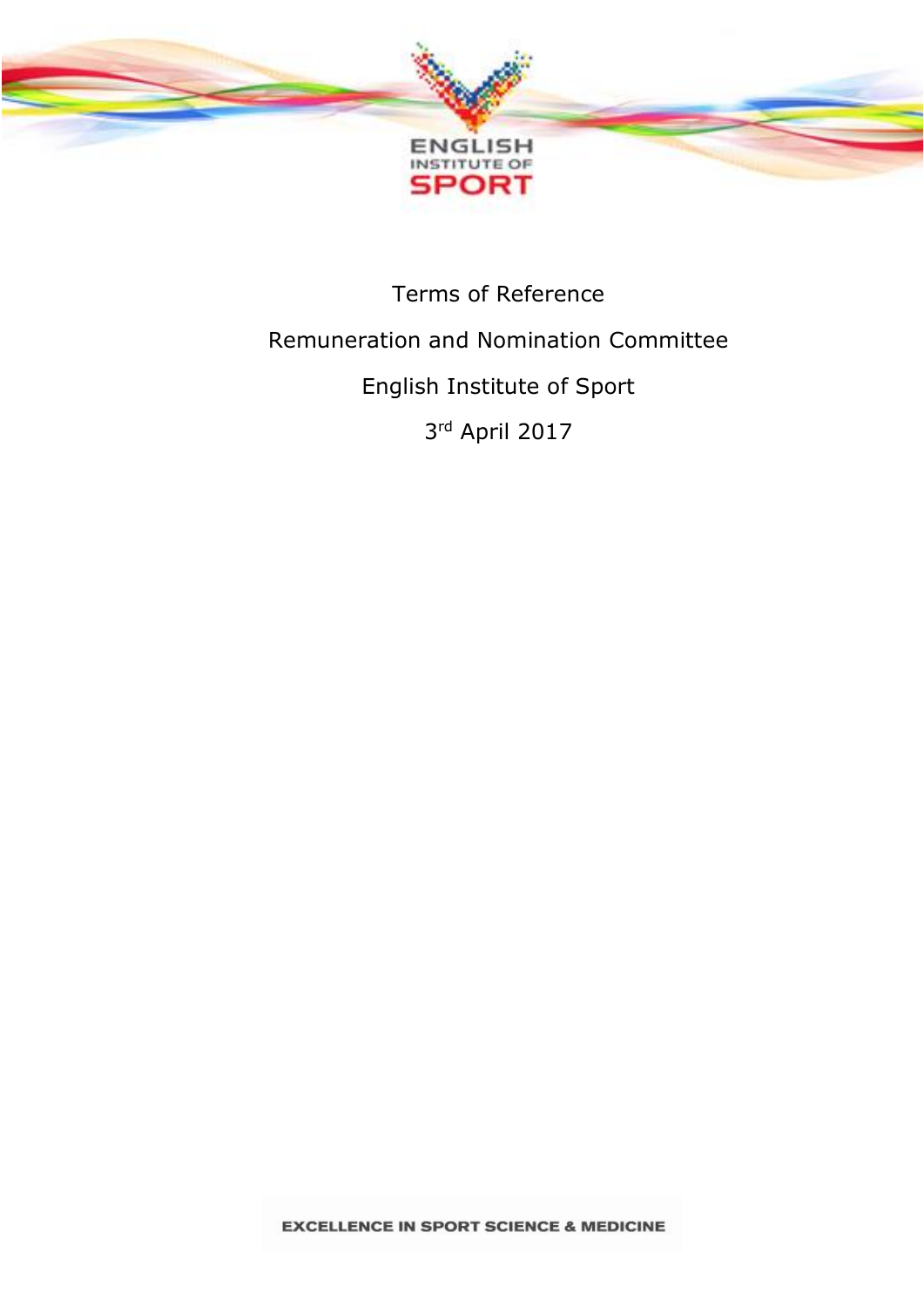

#### **Overview**

As part of the UK Sport Code of Governance, all funded bodies are required to have in place rigorous processes to assure the appointment, capability and remuneration of Directors of their organisations. This is set in the wider context of the need across the High Performance System to support the retention and motivation of talented staff. These accountabilities are normally discharged by two subcommittees to a Board. Under the advisement of UK Sport (UKS), the EIS has set up for the core accountabilities of these two committees to be delivered by one single committee reporting to the EIS Board. This committee is called the Remuneration and Nomination Committee (the committee)

These terms of reference have been put together based on the guidance and best practices set out by The Institute of Chartered Secretaries and Administrators and tailored to meet the specific requirements of the EIS.

The over-riding accountabilities set out in the Institute's guidance are as follows:

Nomination committee: 'There should be a formal, rigorous and transparent procedure for the appointment of new directors to the board'

Remuneration committee: 'There should be a formal and transparent procedure for developing policy on executive remuneration and for fixing remuneration packages for individual directors'

The guidance also sets out for recommended membership of the committees and Terms of Reference. The proposals below incorporate these recommendations and those specified by UKS in the governance code, for example, to meet the specific reference to succession planning.

All decisions of the committee will also need to take into consideration the requirements of the Civil Service Pay remit guidance and Managing Public Money issued by HM Treasury, the Civil Service Code ( where applicable ) and any delegations provided by the Department of Culture, Media and Sport ( DCMS).

Equally, as a subsidiary organisation of UKS, there are specific duties and authorisations carried out by UKS itself, specifically:

- a. UKS may appoint 3 directors of the EIS board through its own nomination committee processes who hold office until UKS appoint a new director to take their place.
- b. UKS appoints one of its nominated 3 board members to be the Chair of the EIS.
- c. The EIS requires the prior written approval of UKS, such approval only to be given after consultation with DCMS, to make any board appointments or to remove any Directors from the board.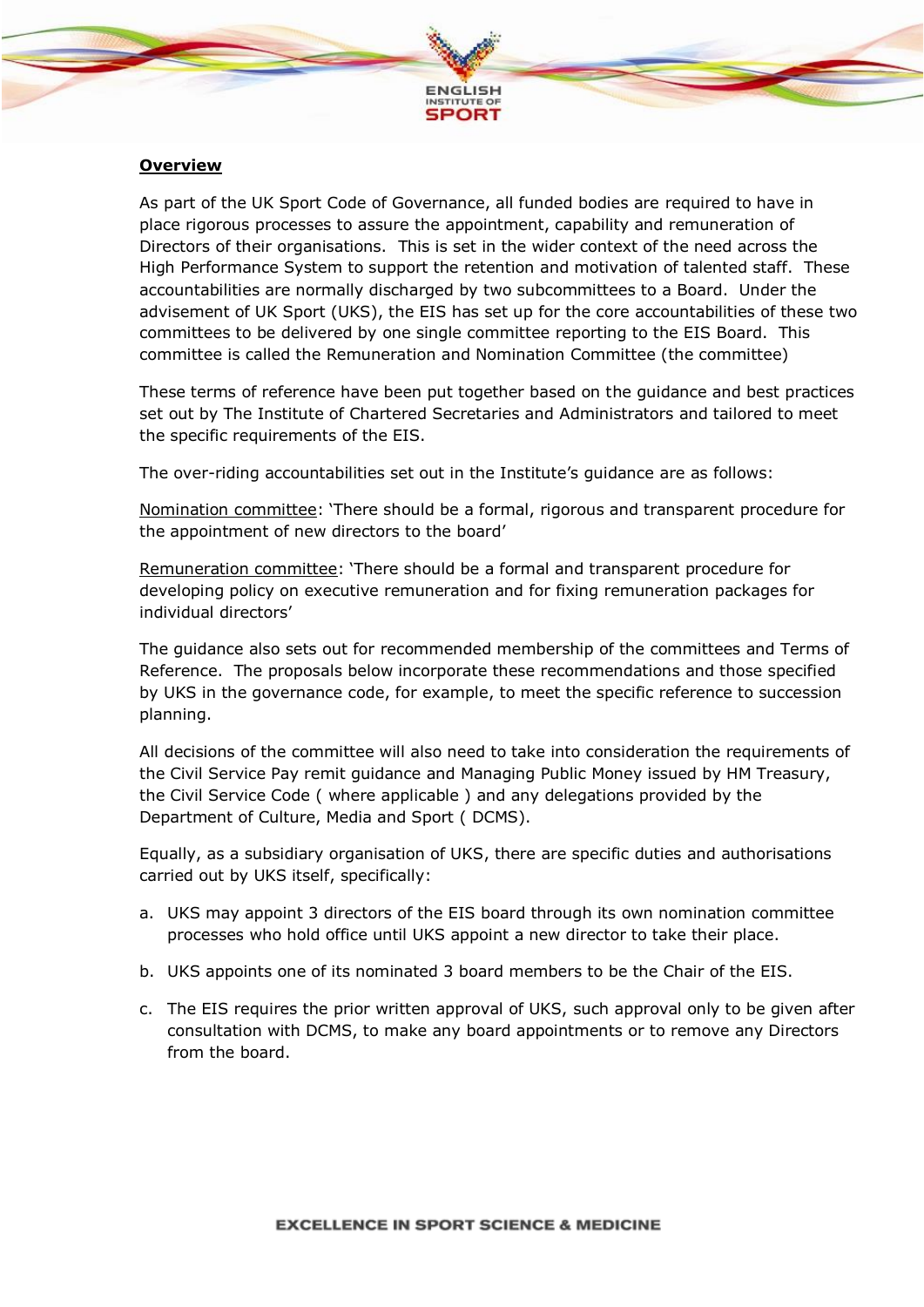

## **A: Purpose of the Committee**

The committee is a sub-committee of the EIS Board and is accountable for its actions, recommendations and decisions to the Board.

- 1. In the context of remuneration, the committee has 7 primary functions:
	- a. Ensure that the EIS remuneration and benefits arrangements support the vision and strategic objectives of the organisation
	- b. Set the remuneration policy (including performance related pay and pension arrangements) for the EIS Executive Directors, including the National Director.
	- c. Agree severance packages (taking into account the current Civil Service Guidelines )
	- d. Have regard to remuneration trends and controls across the public sector by obtaining reliable, up to date information about remuneration in other public sector organisations.
	- e. Approve role descriptions and assist in the recruitment of the EIS Executive Directors.
	- f. Set and review the performance objectives and pay of the National Director
	- g. Set and monitor the policy for Director expenses
- 2. In the context of nominations, the committee has 7 primary functions:
	- a. Regularly review the structure, size and composition of the board (including skills, knowledge, experience and diversity) and make recommendations with regard to any changes.
	- b. Be responsible for identifying and nominating for the approval of board, candidates to fill vacancies as and when they arise
	- c. Give full consideration to and formulate plans for succession planning for executive directors and other senior management in the course of its work, taking into account the challenges and opportunities facing the EIS and the skills and expertise needed on the board in the future.
	- d. Before any appointment is made by the board, evaluate the balance of skills, knowledge, experience and diversity on the board and support the development of role descriptions to enable the attraction of suitable candidates.
	- e. Oversee and make recommendations to the board on:
		- i. Suitable candidates for Non-executive directors
		- ii. Membership of audit and other Board sub-committees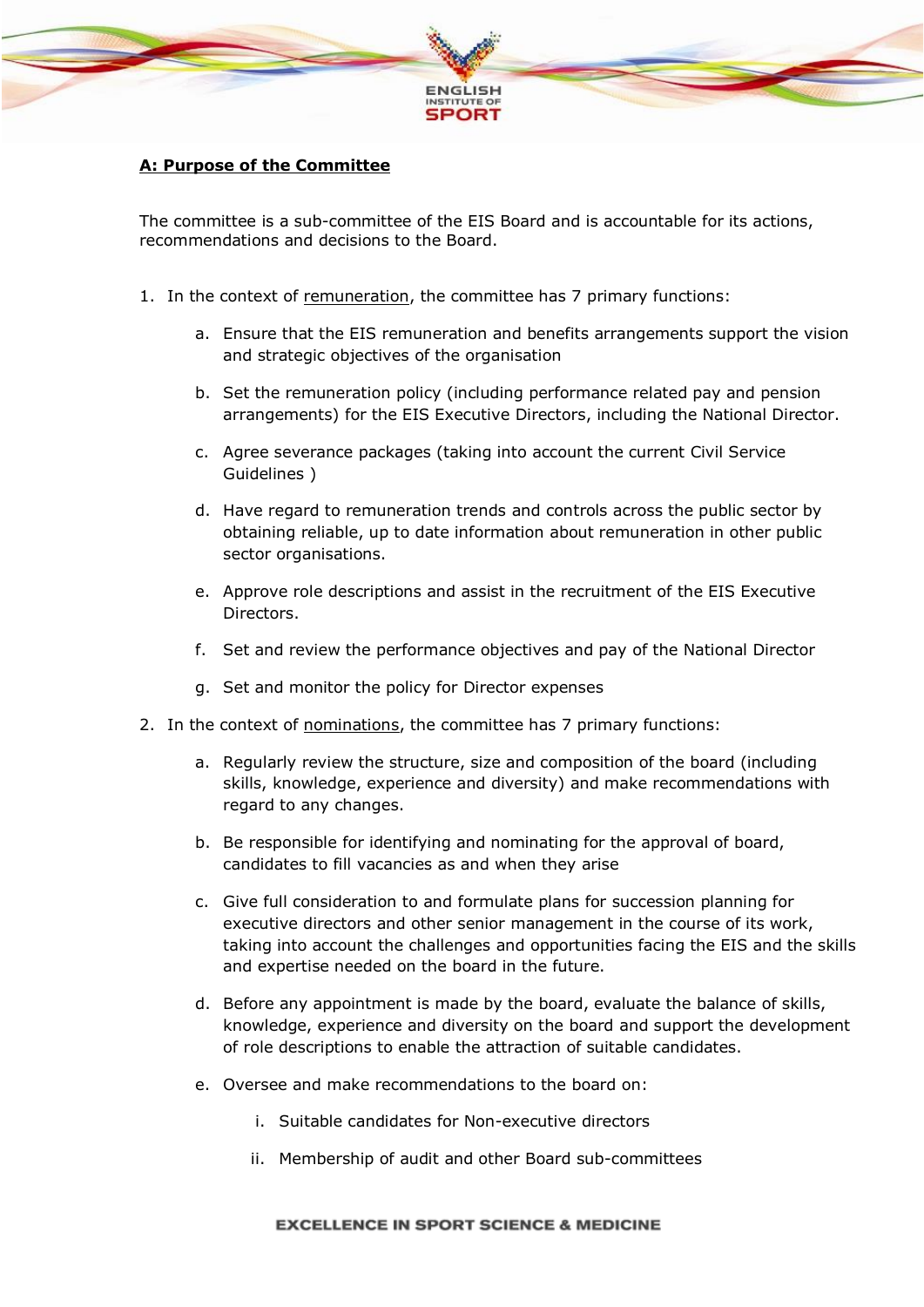

- iii. The reappointment of non- executive directors on the conclusion of a term of office
- f. Support the board in the undertaking of board effectiveness reviews and take action in particular where this relates to the composition, skills and experience of board members.
- g. Oversee the processes with respect to induction and monitoring of Non-Executive time and effectiveness to ensure they are able to fulfil their accountabilities effectively

#### **B: Membership**

- 3. The committee shall comprise at least three members, the majority of whom shall be non-executive board members. The Chair of the Board shall be a member of the committee but will not chair it.
- 4. Only members of the committee have the right to attend committee meetings, however the National Director and the Director for HR shall attend all meetings, absenting themselves from elements of the meeting at the request and discretion of the Chair of the meeting. Other Executive Directors may be invited to attend at the discretion of the Chair.
- 5. Members of the committee shall be appointed by the board.
- 6. Appointments to the committee shall be for a period of up to three years, which may be extended for a further period of three years.
- 7. In the absence of the committee chair, the remaining members shall elect one of themselves to chair the meeting.

## **C: Quorum**

8. The quorum necessary for the transaction of business shall be two. A duly convened meeting of the Committee at which quorum is present shall be competent to exercise all of any of the authorities, powers and discretions vested in or exercisable by the Committee.

#### **D: Meetings**

- 9. The committee shall meet at least twice a year, as required and requested by the Chair of the committee
- 10.The Director for HR shall act as secretary for the committee
- 11.Unless otherwise agreed, notice of each meeting confirming the venue, time and date together with an agenda of items to be discussed shall be forwarded to each member of the committee and any other person required to attend, no later than one week before the meeting. All meetings and papers of the Committee are confidential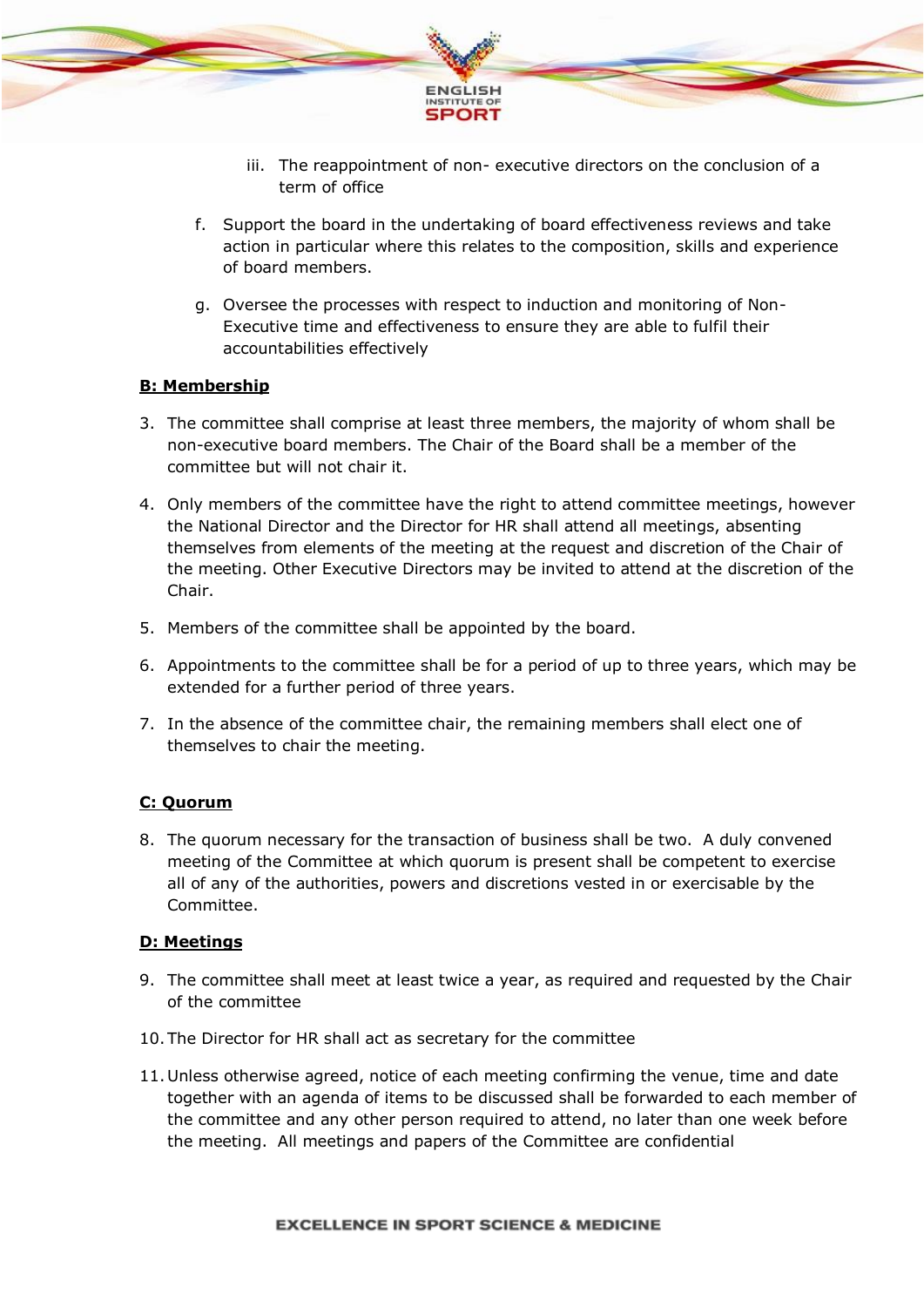

- 12.The secretary shall minute the proceedings and resolutions of all Committee meetings including the names of those present and in attendance.
- 13.Draft minutes of the committee meetings shall be circulated promptly to all members of the committee. Once approved, minutes should be circulated to all other members of the board unless it would be inappropriate to do so.

#### **E: Matters reserved for UK Sport**

14. The appointment and remuneration of the Chair of the EIS is for the decision of UKS

## **F: Other Matters**

15.Executive Directors of the EIS including the National Director shall not be involved in any decisions as to their own remuneration